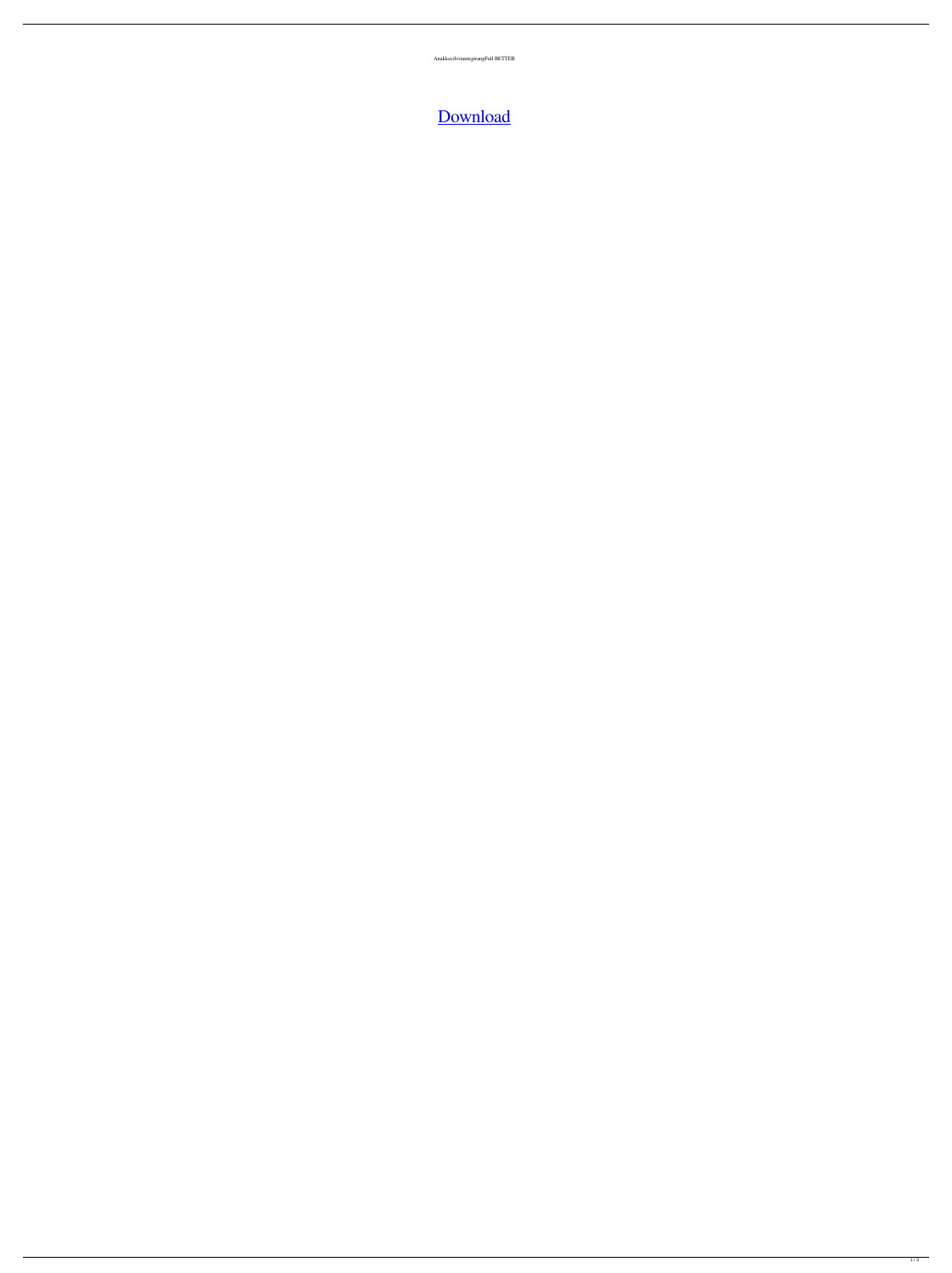AnakkecilvstantegirangFull AnakkecilvstantegirangFull AnakkecilvstantegirangFull AnakkecilvstantegirangFull AnakkecilvstantegirangFull AnakkecilvstantegirangFull AnakkecilvstantegirangFull AnakkecilvstantegirangFull Anakke AnakkecilvstantegirangFull AnakkecilvstantegirangFull AnakkecilvstantegirangFull AnakkecilvstantegirangFull AnakkecilvstantegirangFull AnakkecilvstantegirangFull AnakkecilvstantegirangFull AnakkecilvstantegirangFull Anakke AnakkecilvstantegirangFull AnakkecilvstantegirangFull AnakkecilvstantegirangFull AnakkecilvstantegirangFull AnakkecilvstantegirangFull AnakkecilvstantegirangFull AnakkecilvstantegirangFull AnakkecilvstantegirangFull Anakke AnakkecilvstantegirangFull AnakkecilvstantegirangFull AnakkecilvstantegirangFull AnakkecilvstantegirangFull Anakkecilvstant